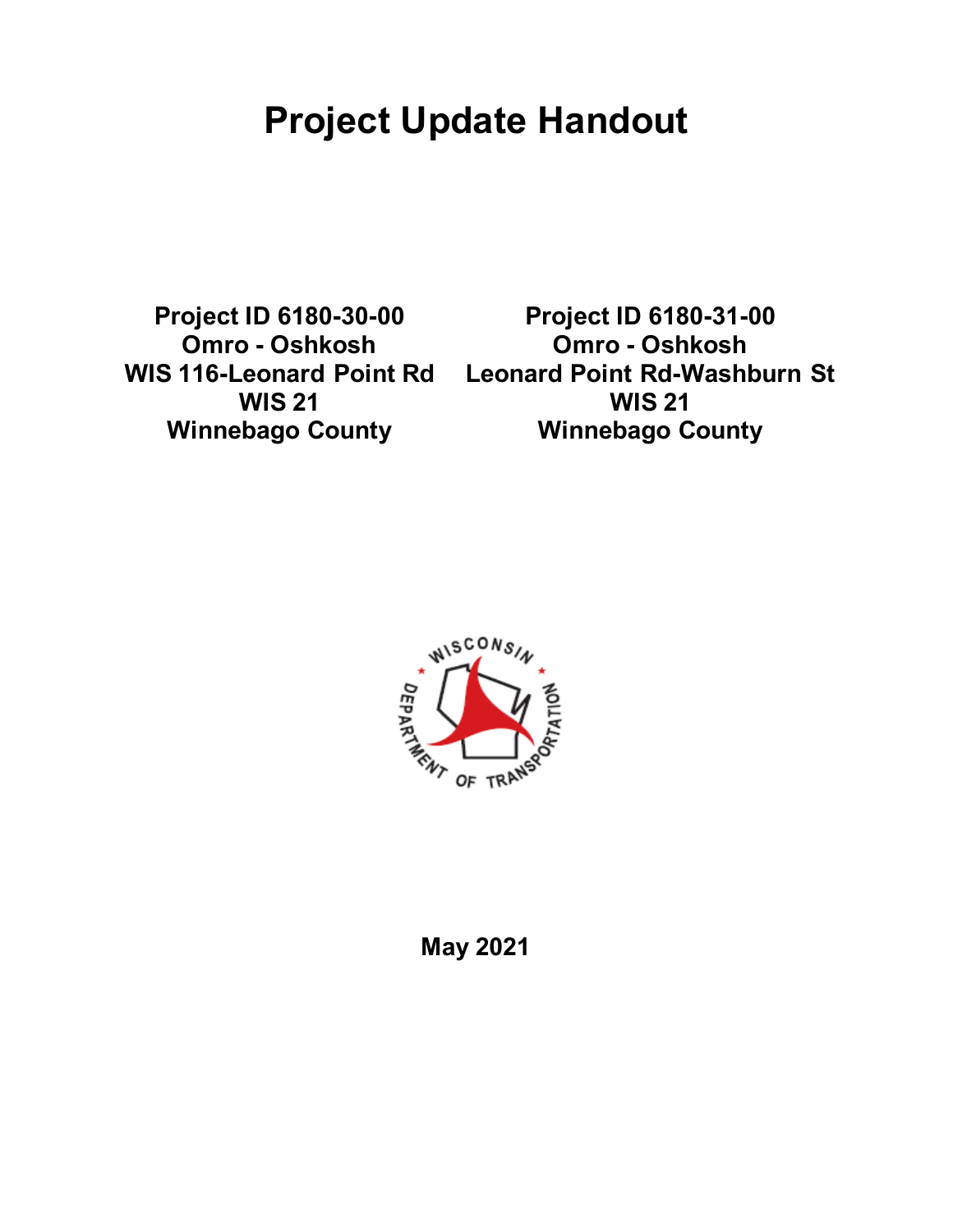# **Purpose of the handout**

The Wisconsin Department of Transportation (WisDOT) wishes to provide a project update for the proposed improvements along WIS 21 between the cities of Omro and Oshkosh in Winnebago County. The purpose of this handout is to provide information regarding the proposed projects and to discuss the potential impacts it will have on the community.

Additional project information, including project displays, can be found at the following website address: <https://wisconsindot.gov/Pages/projects/by-region/ne/WIS21/default.aspx>

### **Public input/comments**

Your comments assist us in developing a project that will serve the needs of the traveling public as well as the needs of the local community and are welcomed and appreciated throughout the design process. Included at the end of this handout, as well as on the project website, is a form that may be used for written comments regarding the proposed improvements. You are encouraged to fill out this form and return it to the Region office prior to June 11, 2021. The form is a pre-paid mailer and may be folded and sent in the local mail. Comments may also be submitted via email or phone to any of the contacts listed below.

### **Project information**

#### **Project location and limits**

WIS 21 improvements are separated into two projects extending from just south of the WIS 21 bridge over the Fox River in the city of Omro to just west of the North Washburn Street roundabout in the city of Oshkosh. Project location and description is shown by Project ID on the below map.

- **ID 6180-30-00** Pavement repair/overlay from just south of the WIS 21 bridge over the Fox River to just west of Leonard Point Road
- **ID 6180-31-00 –** Pavement repair/overlay from just west of Leonard Point Road to just west of North Washburn Street roundabout

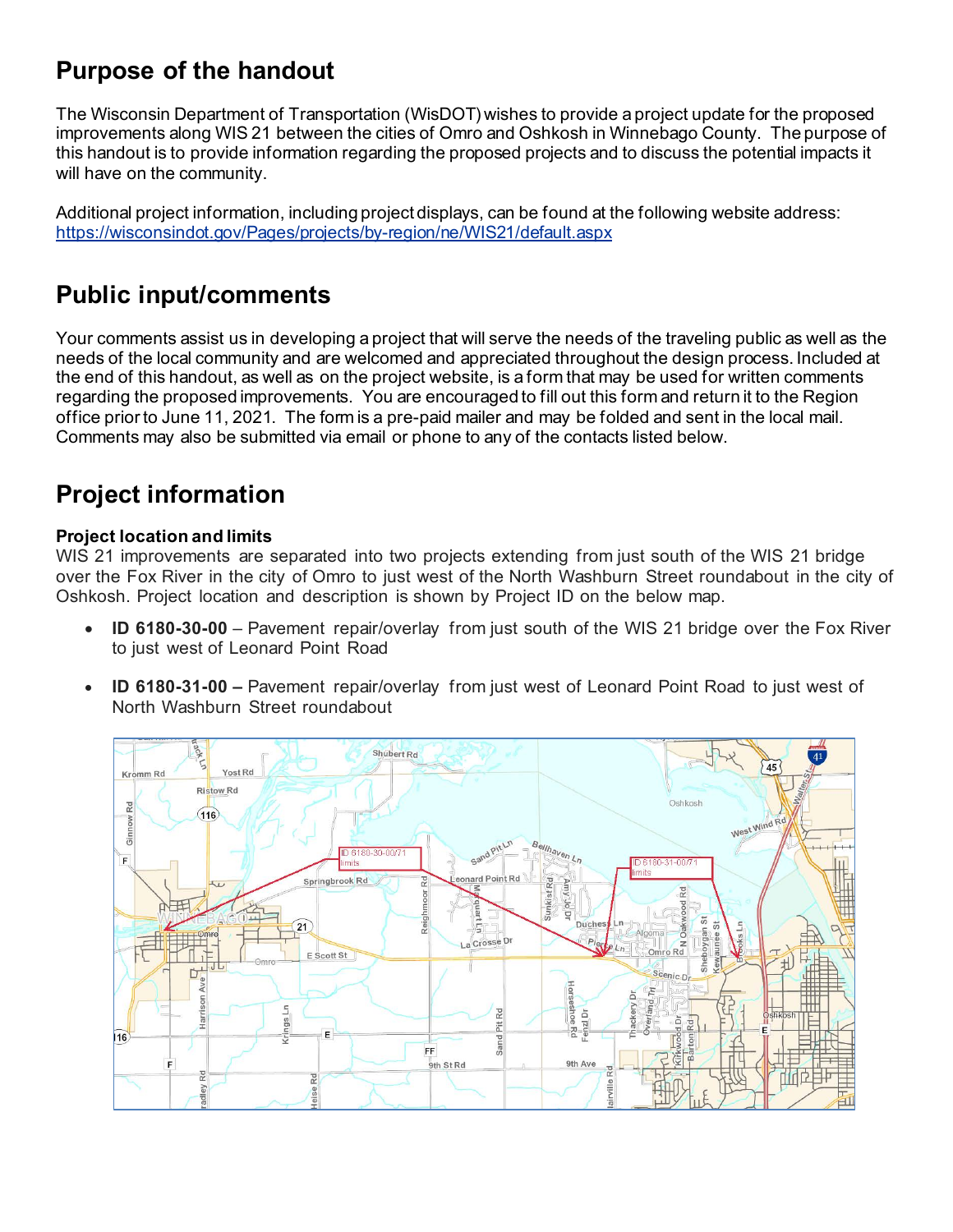#### **Proposed improvements**

**ID 6180-30-00** - The proposed improvements include:

- Concrete pavement repair and asphalt overlay along WIS 21
- Possible improvements at County FF/Reighmoor Road and Sandpit Road intersections (roundabouts or offset left turn lanes)
- Upgrading curb ramps within City of Omro for ADA compliance
- Replacing beam guard at WIS 21 bridge over Spring Brook
- Pavement markings

**ID 6180-31-00** - The proposed improvements include:

- Concrete pavement repair and asphalt overlay along WIS 21
- Possible improvements at Oakwood Road and Westhaven Road intersections (offset left turn lanes)
- Replacing beam guard at WIS 21 structures over tributaries to Lake Butte des Morts
- Pavement markings

#### **Right-of-way needs**

**ID 6180-30-00** – Minor permanent (FEE) acquisition and Temporary Limited Easements (TLEs) may be needed at curb ramps in the city of Omro and at potential improvements at the County FF/Reighmoor Road and Sandpit Road intersections. TLEs allow for sloping but ownership remains unchanged. WisDOT expects to begin real estate acquisition in early 2023.

**ID 6180-31-00** – No right-of-way acquisition is anticipated.

#### **Traffic impacts**

**ID 6180-30-00 & 6180-31-00** – Extent of traffic impacts along WIS 21 will largely depend on the intersection improvement alternatives that are selected. If roundabouts are selected as the preferred alternative, WIS 21 will be closed and detoured while they are constructed. Pavement repair in the twolane sections of WIS 21 may also require a detour. Remainder of improvements could potentially be completed with lane closures and flagging operations although that will be further evaluated as design progresses.

### **Project schedule**

- Real estate acquisition to begin in early 2023
- Design is on-going and will continue through 2025
- Construction is tentatively scheduled for 2027 with the possibility of advancement into 2026 (if funding becomes available)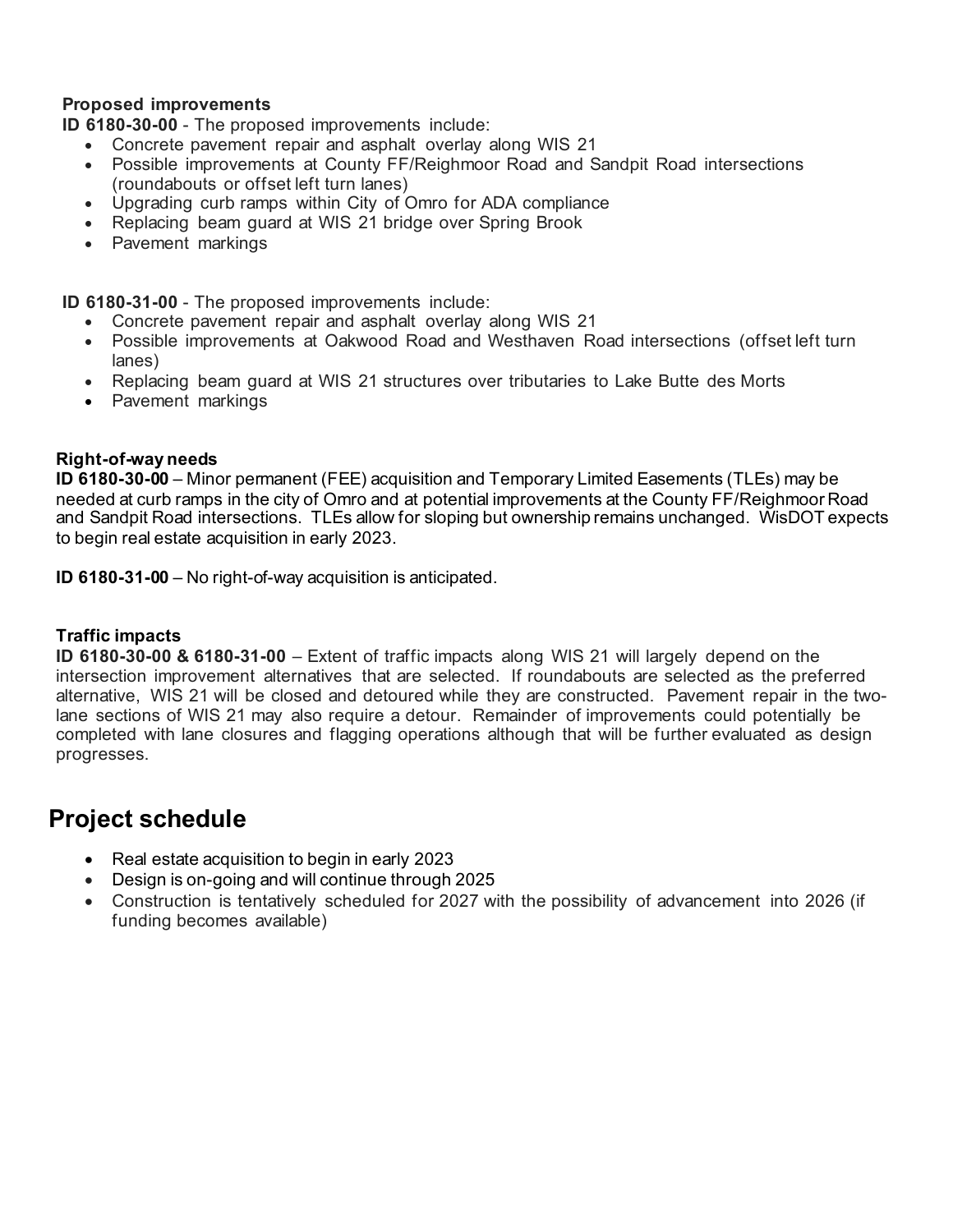## **Project contacts**

If you have any questions regarding the information provided in this handout, or if questions come up at a later time, please contact one of the individuals listed below.

**Bill Bertrand, P.E.** Project Manager WisDOT – Northeast Region 944 Vanderperren Way Green Bay, WI 54304-5344 Phone: (920) 360-3124 [william.bertrand@dot.wi.gov](mailto:william.bertrand@dot.wi.gov)

**Chuck Karow, P.E.** Project Supervisor WisDOT – Northeast Region 944 Vanderperren Way Green Bay, WI 54304-5344 Phone: (920) 492-5997 charles.karow[@dot.wi.gov](mailto:charles.karow@dot.state.wi.us)

#### **Mark Kantola**

Regional Communications Manager WisDOT – Northeast Region 944 Vanderperren Way Green Bay, WI 54304-5344 Phone: (920) 570-2402 [mark.kantola@dot.wi.gov](mailto:mark.kantola@dot.wi.gov)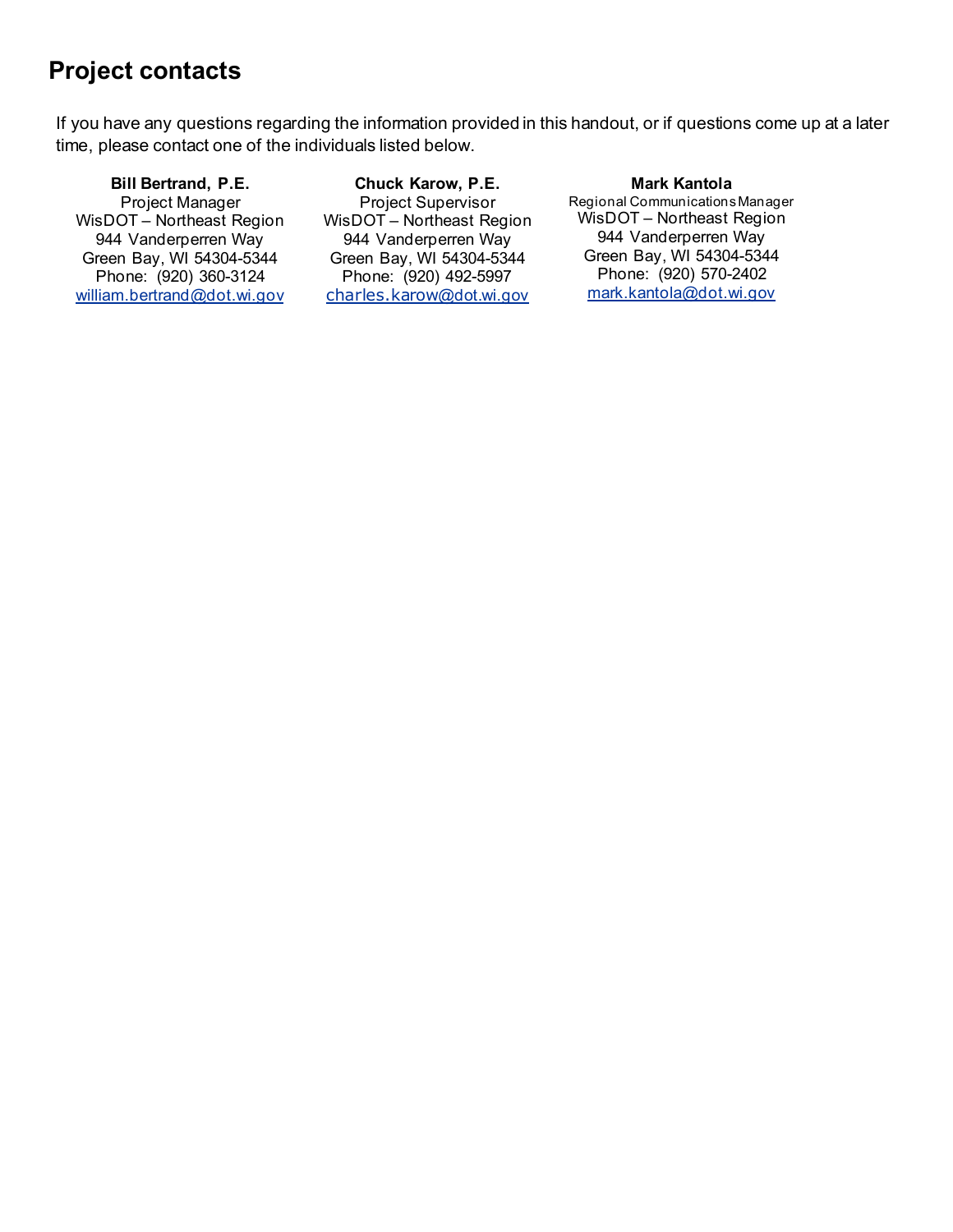### **Public Involvement Comment Form**

#### **Project I.D. 6180-30-00 & 6180-31-00 Omro - Oshkosh WIS 21 Winnebago County**

Please mail this form by June 11, 2021 to the address on the back of this sheet. Comments can also be emailed to [william.bertrand@dot.wi.gov](mailto:william.bertrand@dot.wi.gov). Your comments assist us in developing a project that will serve the needs of the traveling public as well as the needs of the local community. Your input is welcome and appreciated throughout the design process.

| Name:                                                         |
|---------------------------------------------------------------|
|                                                               |
|                                                               |
|                                                               |
| Please Print Comments (attach additional sheets if necessary) |
|                                                               |
|                                                               |
|                                                               |
|                                                               |
|                                                               |
|                                                               |
|                                                               |
|                                                               |
|                                                               |
|                                                               |
|                                                               |

*The information in this document including names, addresses, phone numbers, e-mail addresses, and signatures is not confidential, and may be subject to disclosure upon request, pursuant to the requirements of the Wisconsin open records law, sections 19.31 - 19.39 of the Wisconsin Statutes.*